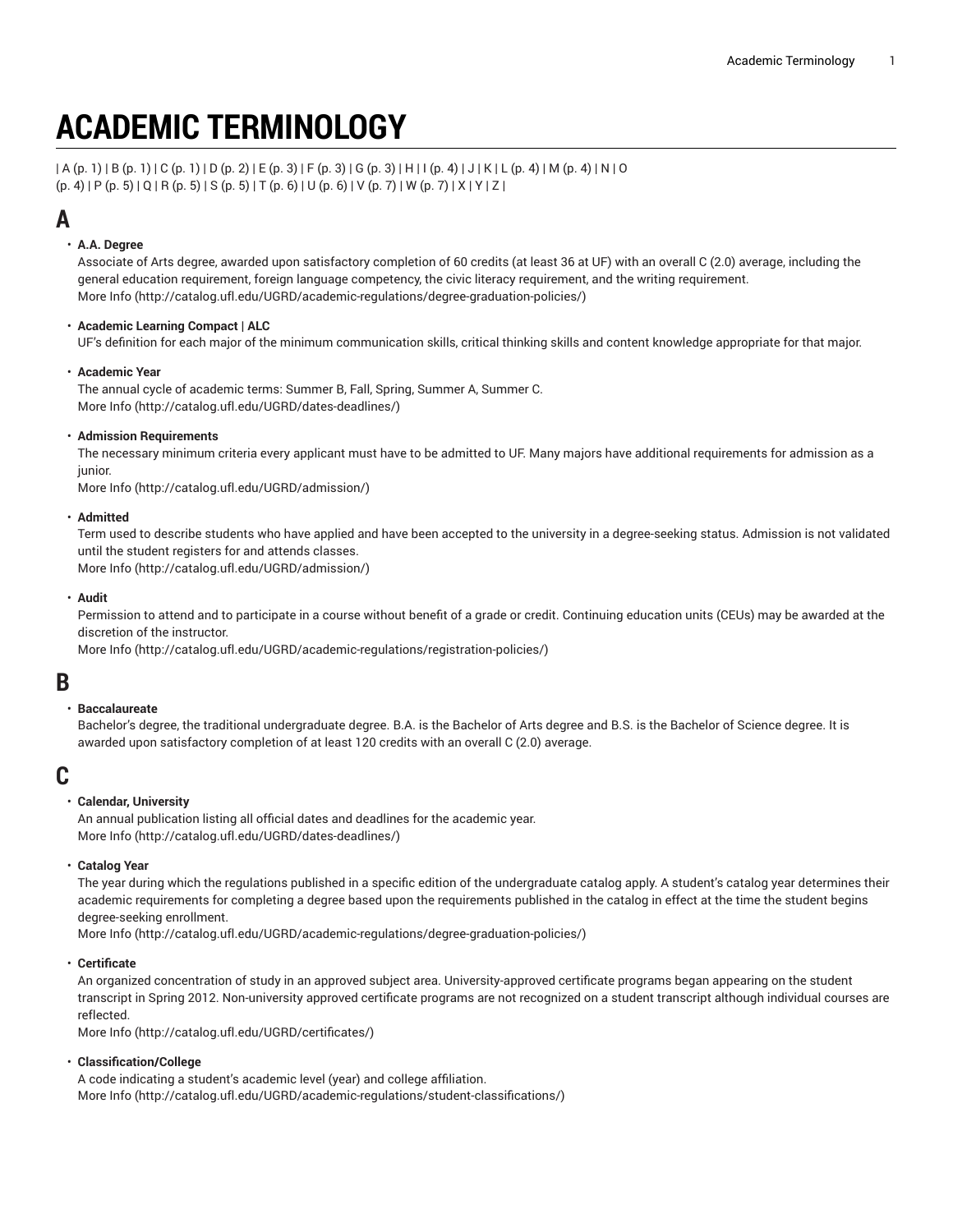#### 2 Academic Terminology

#### • **Combination Degrees**

Combination degrees allow students to double count graduate credits toward their bachelor's degree at no loss of integrity or quality of either degree.

[More](http://catalog.ufl.edu/UGRD/academic-programs/combined-degrees/) Info [\(http://catalog.ufl.edu/UGRD/academic-programs/combined-degrees/](http://catalog.ufl.edu/UGRD/academic-programs/combined-degrees/))

#### • **Common Course Numbering System**

A statewide system of course prefixes and numbers developed to facilitate the transfer of credit by identifying equivalent courses. [More](http://scns.fldoe.org/) Info [\(http://scns.fldoe.org/](http://scns.fldoe.org/))

#### • **Continuing Education Unit | CEU**

Courses taken to maintain licensure in professions that require a state or professional board license.

#### • **Continuous Enrollment**

Undergraduate students who enroll for at least one course in one term in an academic year are continuously enrolled. [More](http://catalog.ufl.edu/UGRD/academic-regulations/degree-graduation-policies/) Info [\(http://catalog.ufl.edu/UGRD/academic-regulations/degree-graduation-policies/](http://catalog.ufl.edu/UGRD/academic-regulations/degree-graduation-policies/))

#### • **Corequisite**

Two courses that must be taken concurrently.

#### • **Course Sequence**

The specified order of enrollment for a series of courses; e.g., SPN 1130, SPN 1131, SPN 2200, SPN 2201.

#### • **Credit**

Every course taught is designated a total number of credits. The number of credits for a class reflects approximately the total hours a student spends per week in class.

#### • **Critical Tracking Criteria**

The courses required for progression in a major. These courses are in bold or otherwise noted in the undergraduate catalog and on the degree audit.

[More](http://catalog.ufl.edu/UGRD/academic-advising/) Info [\(http://catalog.ufl.edu/UGRD/academic-advising/](http://catalog.ufl.edu/UGRD/academic-advising/))

#### • **Cum Laude**

#### Graduating with honors.

[More](http://catalog.ufl.edu/UGRD/academic-programs/academic-honors/#graduatingwithhonorstext) Info [\(http://catalog.ufl.edu/UGRD/academic-programs/academic-honors/#graduatingwithhonorstext](http://catalog.ufl.edu/UGRD/academic-programs/academic-honors/#graduatingwithhonorstext))

### <span id="page-1-0"></span>**D**

#### • **Deficit Record**

A combination of UF cumulative credits and UF cumulative grade point average, where the UF cumulative GPA falls below a 2.0. [More](http://catalog.ufl.edu/UGRD/academic-regulations/academic-progress-policies/#dismissaltext) Info [\(http://catalog.ufl.edu/UGRD/academic-regulations/academic-progress-policies/#dismissaltext](http://catalog.ufl.edu/UGRD/academic-regulations/academic-progress-policies/#dismissaltext))

#### • **Degree Audit**

A computerized evaluation of a student's progress towards completion of a degree. See ONE.UF. [More](https://one.uf.edu/dashboard/) Info [\(https://one.uf.edu/dashboard/\)](https://one.uf.edu/dashboard/)

#### • **Dismissal**

Academic dismissal from the university denies registration privileges to students who have a cumulative GPA at or below the standard required for their cumulative UF credit hours carried). The student will be dismissed from the university and any advance registrations will be cancelled. [More](http://catalog.ufl.edu/UGRD/academic-regulations/academic-progress-policies/) Info [\(http://catalog.ufl.edu/UGRD/academic-regulations/academic-progress-policies/](http://catalog.ufl.edu/UGRD/academic-regulations/academic-progress-policies/))

#### • **Drop**

To drop a single course from a given term after the drop/add period. Students are liable for fees for a dropped course and a W is posted to the student's transcript.

[More](http://catalog.ufl.edu/UGRD/academic-regulations/dropping-courses-withdrawals/) Info [\(http://catalog.ufl.edu/UGRD/academic-regulations/dropping-courses-withdrawals/](http://catalog.ufl.edu/UGRD/academic-regulations/dropping-courses-withdrawals/))

#### • **Drop/Add**

A period of time beginning with the first day of classes when students can adjust schedules by dropping or adding courses or changing sections of a course. Courses dropped by 11:59 p.m. on the last day of drop/add are not subject to fees. [More](http://catalog.ufl.edu/UGRD/academic-regulations/dropping-courses-withdrawals/) Info [\(http://catalog.ufl.edu/UGRD/academic-regulations/dropping-courses-withdrawals/](http://catalog.ufl.edu/UGRD/academic-regulations/dropping-courses-withdrawals/))

#### • **Dual Enrollment**

Simultaneous registration at two educational institutions. [More](http://catalog.ufl.edu/UGRD/academic-advising/dual-enrollment-credit/) Info [\(http://catalog.ufl.edu/UGRD/academic-advising/dual-enrollment-credit/](http://catalog.ufl.edu/UGRD/academic-advising/dual-enrollment-credit/))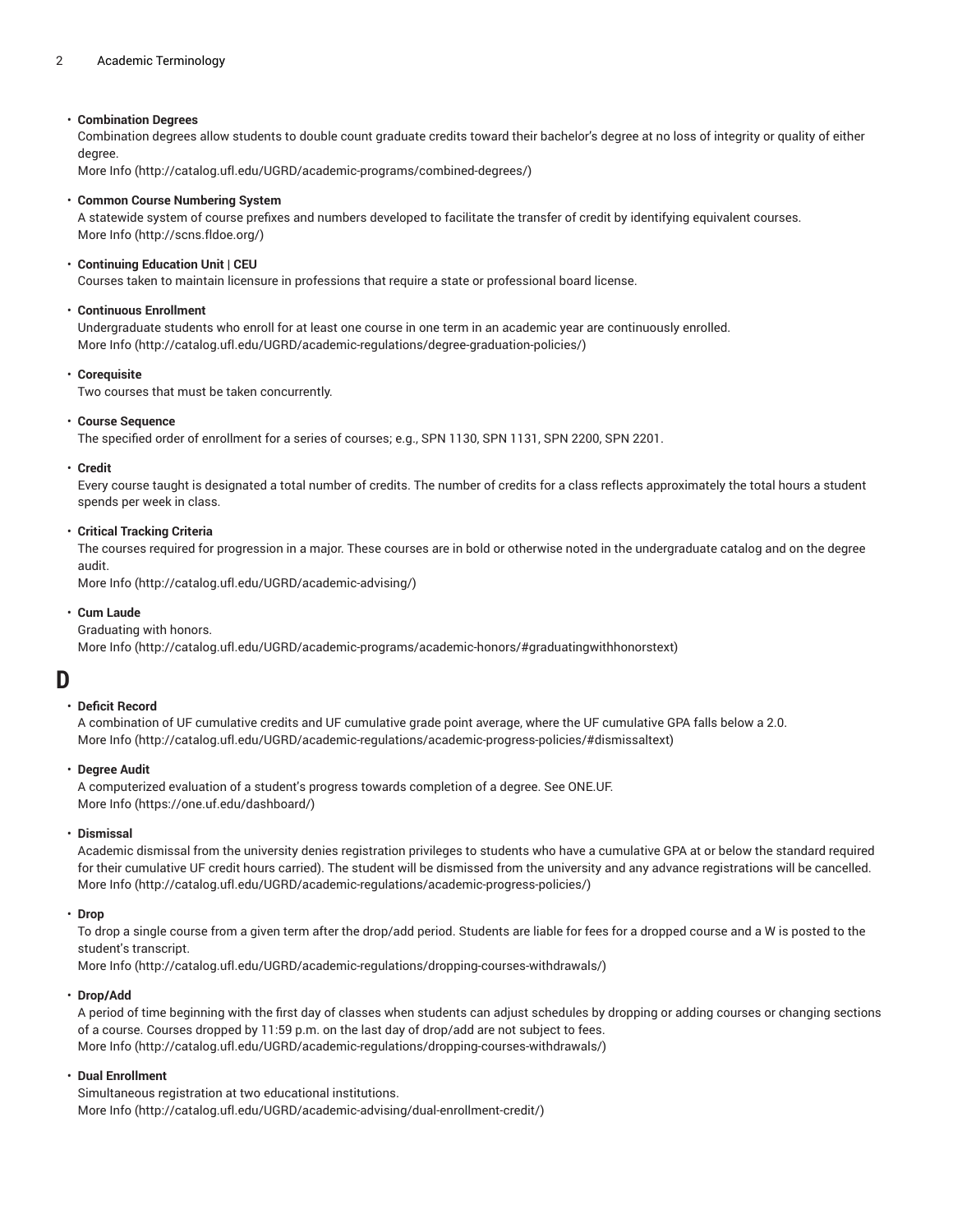# <span id="page-2-0"></span>**E**

#### • **Early Admission**

Admission as a freshman following completion of the junior year of high school. [More](http://catalog.ufl.edu/UGRD/admission/#freshmentext) Info [\(http://catalog.ufl.edu/UGRD/admission/#freshmentext\)](http://catalog.ufl.edu/UGRD/admission/#freshmentext)

• **Electives**

Any course not required as part of a student's degree requirements, but applying to the minimum credits for the degree.

• **Enrollment**

Registration for coursework and payment of fees constitutes official enrollment.

#### • **Excess Hours**

Credits exceeding a state-specified threshold of credits taken toward the degree requirements. Additional tuition is assessed for credits exceeding this threshold.

[More](http://catalog.ufl.edu/UGRD/academic-regulations/fees-fiscal-information/) Info [\(http://catalog.ufl.edu/UGRD/academic-regulations/fees-fiscal-information/](http://catalog.ufl.edu/UGRD/academic-regulations/fees-fiscal-information/))

### <span id="page-2-1"></span>**F**

#### • **FERPA**

The Family Educational Rights and Privacy Act, which affords students certain rights with respect to their education records. [More](http://catalog.ufl.edu/UGRD/academic-regulations/ferpa-confidentiality-student-records/) Info [\(http://catalog.ufl.edu/UGRD/academic-regulations/ferpa-confidentiality-student-records/](http://catalog.ufl.edu/UGRD/academic-regulations/ferpa-confidentiality-student-records/))

#### • **Flexible Learning**

Office of Distance Learning course offerings. Consult the college dean's office for restrictions and limitations. [More](http://catalog.ufl.edu/UGRD/academic-advising/flexible-learning/) Info [\(http://catalog.ufl.edu/UGRD/academic-advising/flexible-learning/](http://catalog.ufl.edu/UGRD/academic-advising/flexible-learning/))

## <span id="page-2-2"></span>**G**

#### • **GatorLink**

A student's computer identity at UF, which consists of a username and password to allow access to secure UF sites. It also includes official UF email service, usually in the format of username@ufl.edu. All students are required to sign up for a GatorLink account and email service because official university communications are sent to this email address. [More](http://catalog.ufl.edu/UGRD/student-life/) Info [\(http://catalog.ufl.edu/UGRD/student-life/](http://catalog.ufl.edu/UGRD/student-life/))

#### • **Gator 1 Card**

UF's official university photo identification. All enrolled students must have a university ID card. [More](http://catalog.ufl.edu/UGRD/student-life/) Info [\(http://catalog.ufl.edu/UGRD/student-life/](http://catalog.ufl.edu/UGRD/student-life/))

#### • **General Education Requirement**

University-wide requirement of basic studies that form the foundation of all undergraduate degree programs. [More](http://catalog.ufl.edu/UGRD/academic-programs/general-education/) Info [\(http://catalog.ufl.edu/UGRD/academic-programs/general-education/](http://catalog.ufl.edu/UGRD/academic-programs/general-education/))

#### • **Good Standing**

Eligible to continue to register for university coursework. [More](http://catalog.ufl.edu/UGRD/academic-regulations/academic-progress-policies/) Info [\(http://catalog.ufl.edu/UGRD/academic-regulations/academic-progress-policies/](http://catalog.ufl.edu/UGRD/academic-regulations/academic-progress-policies/))

#### • **Grade Point Average | GPA**

The ratio of grade points earned to semester credits carried. The UF GPA is computed on University of Florida coursework only. The UF GPA is displayed to the hundredths place and not rounded up (i.e. 3.528 = 3.52).

[More](http://catalog.ufl.edu/UGRD/academic-regulations/grades-grading-policies/) Info [\(http://catalog.ufl.edu/UGRD/academic-regulations/grades-grading-policies/\)](http://catalog.ufl.edu/UGRD/academic-regulations/grades-grading-policies/)

#### • **Grade Points**

The number of points attributed to a grade (A=4, B=3, etc.) times the number of credits in the course. [More](http://catalog.ufl.edu/UGRD/academic-regulations/grades-grading-policies/) Info [\(http://catalog.ufl.edu/UGRD/academic-regulations/grades-grading-policies/\)](http://catalog.ufl.edu/UGRD/academic-regulations/grades-grading-policies/)

#### • **Graduate Student**

A student who has earned a baccalaureate degree and who has been admitted to the Graduate School to pursue a graduate degree program (master's, specialist, engineer, doctorate). [More](http://www.graduateschool.ufl.edu/) Info [\(http://www.graduateschool.ufl.edu/\)](http://www.graduateschool.ufl.edu/)

#### • **Graduation Requirements**

University-wide, college- and major-specific requirements that must be met for graduation from UF. [More](http://catalog.ufl.edu/UGRD/academic-regulations/degree-graduation-policies/) Info [\(http://catalog.ufl.edu/UGRD/academic-regulations/degree-graduation-policies/](http://catalog.ufl.edu/UGRD/academic-regulations/degree-graduation-policies/))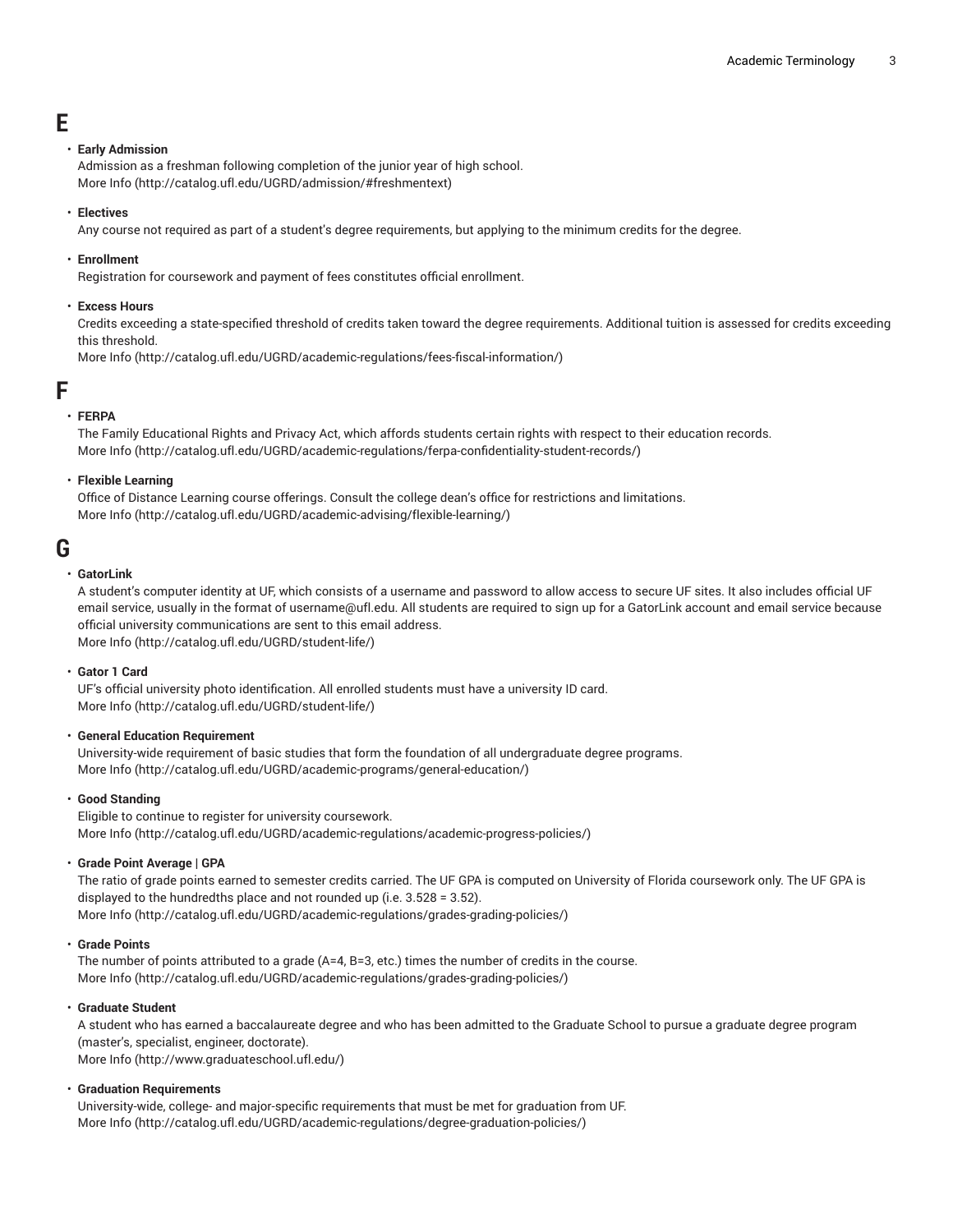### <span id="page-3-0"></span>**I**

#### • **Individual Students Assessments | ISA**

The different ways in which UF will measure whether students have successfully completed the learning outcomes for a particular major. These may include a passing score on a particular test, a final project, term paper, portfolio and so on.

#### • **Innovation Academy | IA**

A unique undergraduate program experience, IA creates a small-college experience that focuses on delivering innovation, creativity, entrepreneurship, ethics, and leadership. IA students take courses on campus during the spring and summer, leaving the fall term free for online courses, study abroad, internships, research, community service, and/or employment. IA students follow this spring-summer on campus schedule throughout their entire degree program.

<span id="page-3-1"></span>[More](https://innovationacademy.ufl.edu/) Info [\(https://innovationacademy.ufl.edu/\)](https://innovationacademy.ufl.edu/)

### **L**

#### • **Learning Outcomes**

<span id="page-3-2"></span>What students are expected to learn by completing a particular major.

### **M**

#### • **Magna Cum Laude**

#### Graduating with high honors.

[More](http://catalog.ufl.edu/UGRD/academic-programs/academic-honors/#graduatingwithhonorstext) Info [\(http://catalog.ufl.edu/UGRD/academic-programs/academic-honors/#graduatingwithhonorstext](http://catalog.ufl.edu/UGRD/academic-programs/academic-honors/#graduatingwithhonorstext))

#### • **Major**

A subject of academic study chosen as a field of specialization. [More](http://catalog.ufl.edu/UGRD/majors/) Info [\(http://catalog.ufl.edu/UGRD/majors/](http://catalog.ufl.edu/UGRD/majors/))

#### • **Matriculation**

Initial term of enrollment and attendance at UF. Can be as an admitted, degree-seeking student or as a non-degree student.

#### • **Medical Withdrawal**

Student withdraws from all courses in a given term based on medical documentation. Fees for the semester will be refunded if a successful petition is filed within six months of given term.

[More](https://care.dso.ufl.edu/medical-withdrawal-process/) Info [\(https://care.dso.ufl.edu/medical-withdrawal-process/\)](https://care.dso.ufl.edu/medical-withdrawal-process/)

#### • **Minor**

An officially recognized secondary concentration of study in an approved subject area, consisting of at least 15 credits of appropriate coursework. Minors are optional.

<span id="page-3-3"></span>[More](http://catalog.ufl.edu/UGRD/minors/) Info [\(http://catalog.ufl.edu/UGRD/minors/\)](http://catalog.ufl.edu/UGRD/minors/)

### **O**

#### • **Ombuds**

The university ombuds assists all members of the university community to solve problems and conflicts. They will listen, discuss issues, answer questions, interpret policies, provide information and referrals, and help develop options for problem resolution. The ombuds serves as an advocate for fairness for all members of the university community.

[More](http://catalog.ufl.edu/UGRD/academic-regulations/academic-progress-policies/) Info [\(http://catalog.ufl.edu/UGRD/academic-regulations/academic-progress-policies/](http://catalog.ufl.edu/UGRD/academic-regulations/academic-progress-policies/))

#### • **On-track or Off-track**

On-track refers to students who are meeting progress requirements each term, according to their majors' critical tracking plans. Off-track refers to students who are not progressing toward their degree requirements each term. [More](http://catalog.ufl.edu/UGRD/academic-regulations/academic-progress-policies/) Info [\(http://catalog.ufl.edu/UGRD/academic-regulations/academic-progress-policies/](http://catalog.ufl.edu/UGRD/academic-regulations/academic-progress-policies/))

• **ONE.UF**

Enables students to access and manage their records online. [More](https://one.uf.edu/) Info [\(https://one.uf.edu/](https://one.uf.edu/))

#### • **Overall GPA**

Cumulative GPA of UF coursework. GPA's are displayed to the hundredths place and not rounded up. [More](http://catalog.ufl.edu/UGRD/academic-regulations/grades-grading-policies/) Info [\(http://catalog.ufl.edu/UGRD/academic-regulations/grades-grading-policies/\)](http://catalog.ufl.edu/UGRD/academic-regulations/grades-grading-policies/)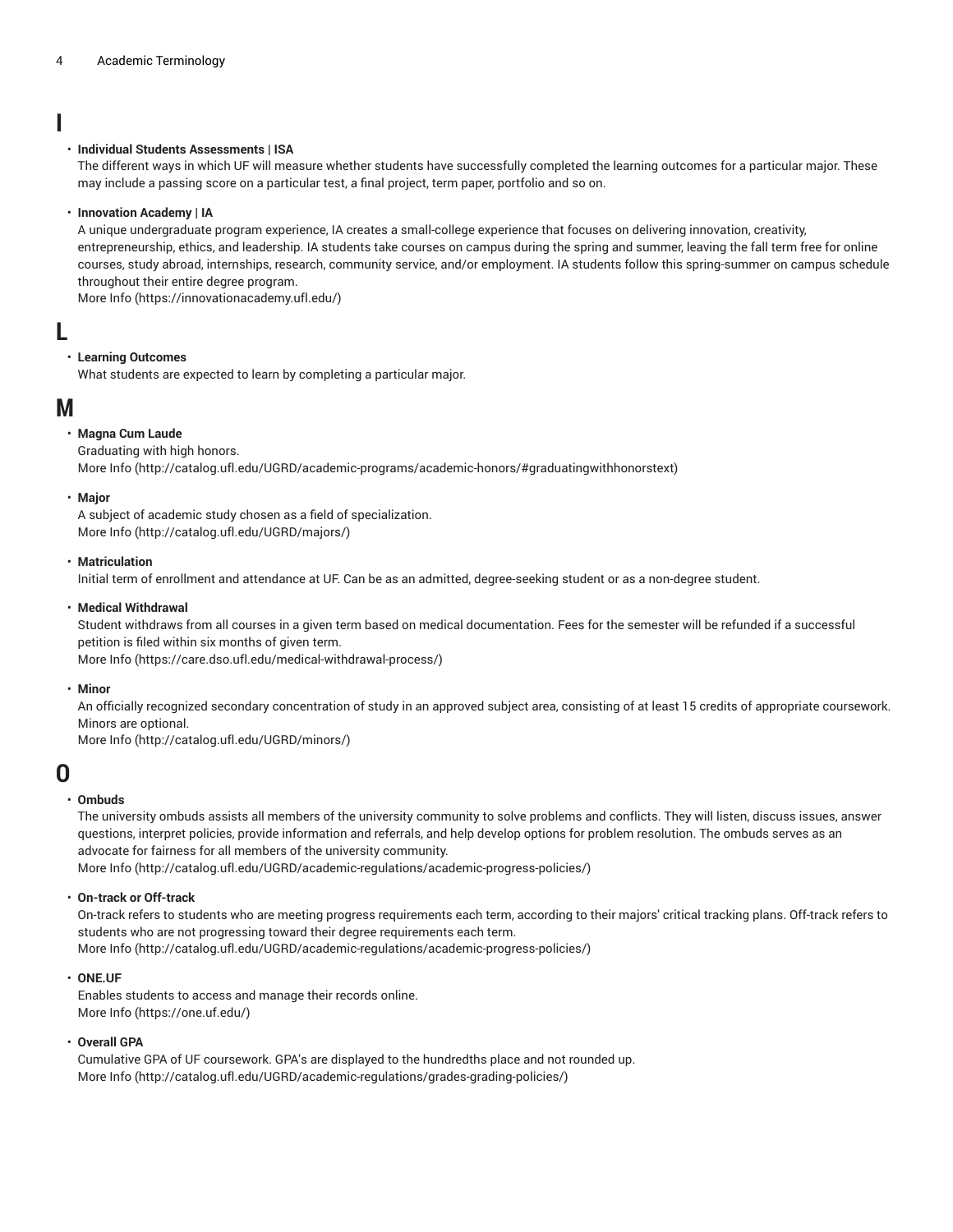### <span id="page-4-0"></span>**P**

#### • **PaCE | Pathway to Campus Enrollment**

PaCE offers degree programs through a combination of online and residential or campus-based learning options. [More](http://www.admissions.ufl.edu/pace/) Info [\(http://www.admissions.ufl.edu/pace/\)](http://www.admissions.ufl.edu/pace/)

#### • **Permanent Academic Record**

The complete list of a student's courses attempted, grades and credit earned, degrees awarded and any other pertinent academic information.

#### • **Petition**

A written request seeking a waiver of or an exception to a university regulation, policy or deadline. Petitions may be considered if the circumstances are beyond the student's control.

[More](http://catalog.ufl.edu/UGRD/academic-regulations/academic-progress-policies/) Info [\(http://catalog.ufl.edu/UGRD/academic-regulations/academic-progress-policies/](http://catalog.ufl.edu/UGRD/academic-regulations/academic-progress-policies/))

#### • **Postbaccalaureate**

A student who has earned a baccalaureate degree and been admitted for continued study but who has not been admitted as a graduate or professional student.

#### • **Preprofessional GPA**

The grade point average achieved in the specific courses required for admission to a major (a.k.a. tracking GPA); these courses generally are completed in the first two years of study and the required GPA is often higher than 2.0.

#### • **Prerequisite**

A condition that must be met to establish eligibility to enroll in a program or course.

#### • **Prerequisite Courses**

The courses students must take and successfully complete before they can enroll in a subsequent course.

#### • **Probation, Academic**

Any undergraduate with less than a 2.0 cumulative UF GPA shall be placed on academic probation while a grade point deficit exists. Refer to deficit points.

[More](http://catalog.ufl.edu/UGRD/academic-regulations/academic-progress-policies/) Info [\(http://catalog.ufl.edu/UGRD/academic-regulations/academic-progress-policies/](http://catalog.ufl.edu/UGRD/academic-regulations/academic-progress-policies/))

#### • **Professional Student**

A student who is admitted to pursue a Doctor of Dental Medicine, Juris Doctor, Doctor of Medicine, Doctor of Nursing Practice, Doctor of Pharmacy, Doctor of Physical Therapy, Physician Assistant or Doctor of Veterinary Medicine degree.

### <span id="page-4-1"></span>**R**

#### • **Readmission**

The procedure for a previously enrolled UF student to re-enroll in a degree-seeking status after a break in enrollment of more than three terms; a readmission fee is required.

[More](http://catalog.ufl.edu/UGRD/admission/readmission-university/) Info [\(http://catalog.ufl.edu/UGRD/admission/readmission-university/\)](http://catalog.ufl.edu/UGRD/admission/readmission-university/)

#### • **Registration**

The process by which a student officially selects and enrolls in university coursework. [More](http://catalog.ufl.edu/UGRD/academic-regulations/registration-policies/) Info [\(http://catalog.ufl.edu/UGRD/academic-regulations/registration-policies/\)](http://catalog.ufl.edu/UGRD/academic-regulations/registration-policies/)

#### • **Residence**

A student's tenure within the university and/or a specific college or school in campus-based learning opportunities. [More](http://catalog.ufl.edu/UGRD/academic-regulations/degree-graduation-policies/) Info [\(http://catalog.ufl.edu/UGRD/academic-regulations/degree-graduation-policies/](http://catalog.ufl.edu/UGRD/academic-regulations/degree-graduation-policies/))

#### • **Residency**

Classification of students as Florida residents or non-Florida residents for tuition purposes. [More](http://catalog.ufl.edu/UGRD/admission/residency-tuition-purposes/) Info [\(http://catalog.ufl.edu/UGRD/admission/residency-tuition-purposes/\)](http://catalog.ufl.edu/UGRD/admission/residency-tuition-purposes/)

### <span id="page-4-2"></span>**S**

#### • **Schedule Adjustment**

A period of time following registration before the beginning of classes when students can adjust their course schedules.

#### • **Schedule of Courses**

A listing of courses offered by semester. [More](https://registrar.ufl.edu/soc/) Info [\(https://registrar.ufl.edu/soc/\)](https://registrar.ufl.edu/soc/)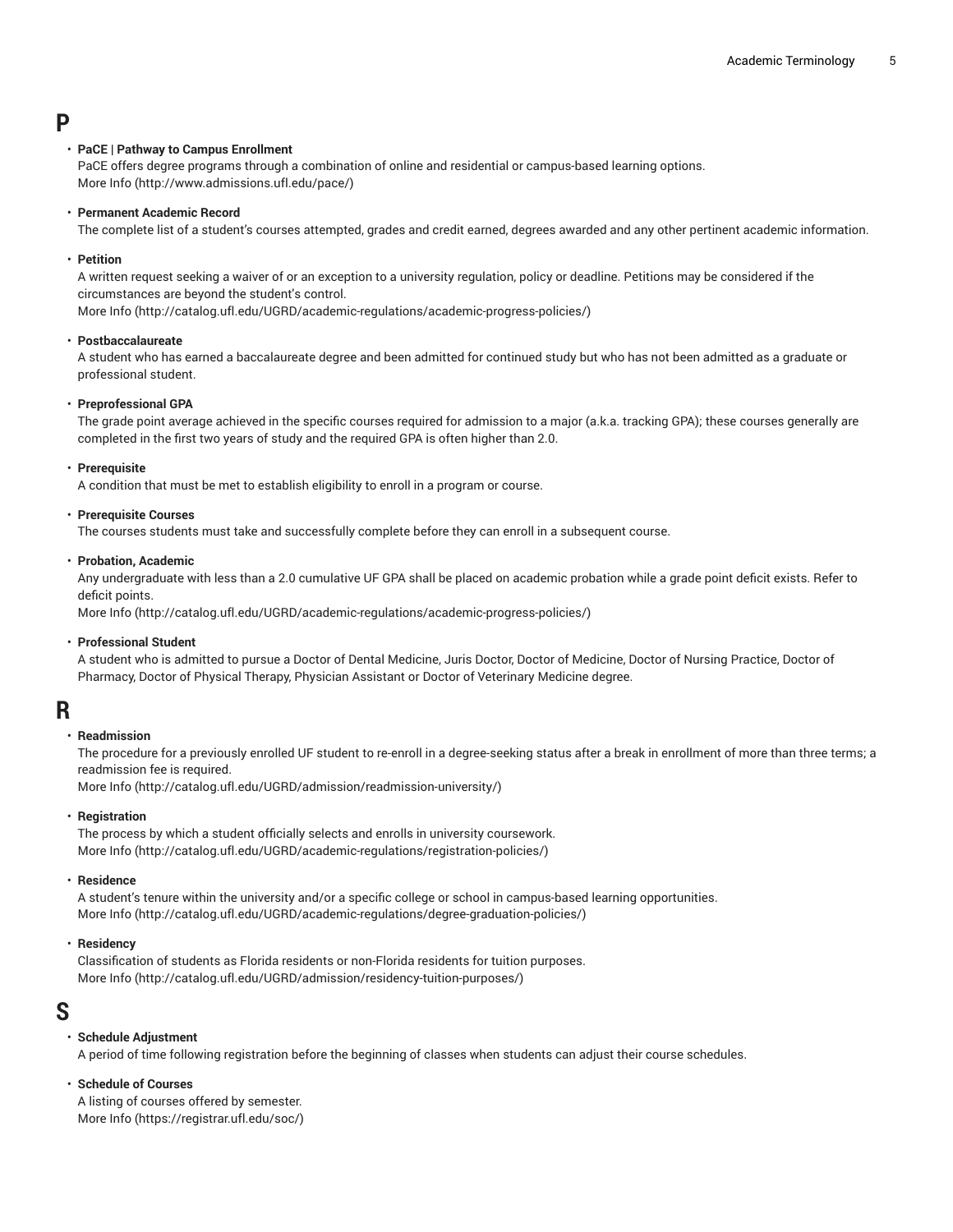#### 6 Academic Terminology

#### • **Semester**

A standard academic term (fall, spring, or summer). Refer to term. [More](http://catalog.ufl.edu/UGRD/dates-deadlines/) Info [\(http://catalog.ufl.edu/UGRD/dates-deadlines/\)](http://catalog.ufl.edu/UGRD/dates-deadlines/)

#### • **Student**

Any individual who is attending or has attended a postsecondary educational agency or institution that maintains academic records.

#### • **Specialization**

A detailed set of courses and/or semester plan for graduation for an emphasis of study within a major.

#### • **Student Learning Outcomes | SLOs**

What students are expected to learn by completing a particular major.

#### • **Summa Cum Laude**

Graduating with highest honors.

[More](http://catalog.ufl.edu/UGRD/academic-programs/academic-honors/#graduatingwithhonorstext) Info [\(http://catalog.ufl.edu/UGRD/academic-programs/academic-honors/#graduatingwithhonorstext](http://catalog.ufl.edu/UGRD/academic-programs/academic-honors/#graduatingwithhonorstext))

#### • **S/U Option**

A provision by which a student may elect, with college approval, to enroll in a course, the grade for which is not computed in the grade point average. Grades awarded are S (satisfactory) or U (unsatisfactory). The S grade is equivalent to a grade of C (2.0) or better. A grade of U does not grant credit for the course.

[More](http://catalog.ufl.edu/UGRD/academic-regulations/grades-grading-policies/) Info [\(http://catalog.ufl.edu/UGRD/academic-regulations/grades-grading-policies/\)](http://catalog.ufl.edu/UGRD/academic-regulations/grades-grading-policies/)

#### • **SUS**

The State University System of Florida. The University of Florida is one of the state-supported universities and colleges in the SUS. [More](http://www.flbog.edu/) Info [\(http://www.flbog.edu/](http://www.flbog.edu/))

### <span id="page-5-0"></span>**T**

#### • **Term**

A period of instruction. During the fall and spring, the term is a standard 16-week semester. During the summer, various shorter length periods of instruction are offered: Summer A and Summer B are six-week terms; Summer C is a 12-week term. [More](http://catalog.ufl.edu/UGRD/dates-deadlines/) Info [\(http://catalog.ufl.edu/UGRD/dates-deadlines/\)](http://catalog.ufl.edu/UGRD/dates-deadlines/)

#### • **Textbook Adoption**

The process by which textbook requirements are submitted by faculty and displayed online for students to see and to purchase for their courses.

#### • **Transcript**

An official copy of the student's complete coursework, grades, credit and degrees earned at the University of Florida. [More](https://registrar.ufl.edu/services/transcripts.html) Info [\(https://registrar.ufl.edu/services/transcripts.html](https://registrar.ufl.edu/services/transcripts.html))

#### • **Transfer Credit**

Coursework completed at another institution that is accepted at the University of Florida and which may be applicable toward a specific major, minor, or degree.

[More](http://catalog.ufl.edu/UGRD/admission/#transferstudentstext) Info [\(http://catalog.ufl.edu/UGRD/admission/#transferstudentstext\)](http://catalog.ufl.edu/UGRD/admission/#transferstudentstext)

#### • **Transient Student**

A student of another accredited institution who receives permission to register (for one term) as a non-degree-seeking student to earn credit to transfer back to their parent institution.

### <span id="page-5-1"></span>**U**

#### • **UFID**

A unique eight-digit number that serves as the primary identifier for all university records and transactions. No two people have the same number and each person has only one UFID.

[More](http://catalog.ufl.edu/UGRD/student-life/) Info [\(http://catalog.ufl.edu/UGRD/student-life/](http://catalog.ufl.edu/UGRD/student-life/))

#### • **UF Online**

Bachelor degrees and minors offered exclusively through distance learning. [More](http://ufonline.ufl.edu/) Info [\(http://ufonline.ufl.edu/\)](http://ufonline.ufl.edu/)

#### • **Unit**

An alternate term for credit. One unit equals one credit.

• **Universal Tracking System and Audits**